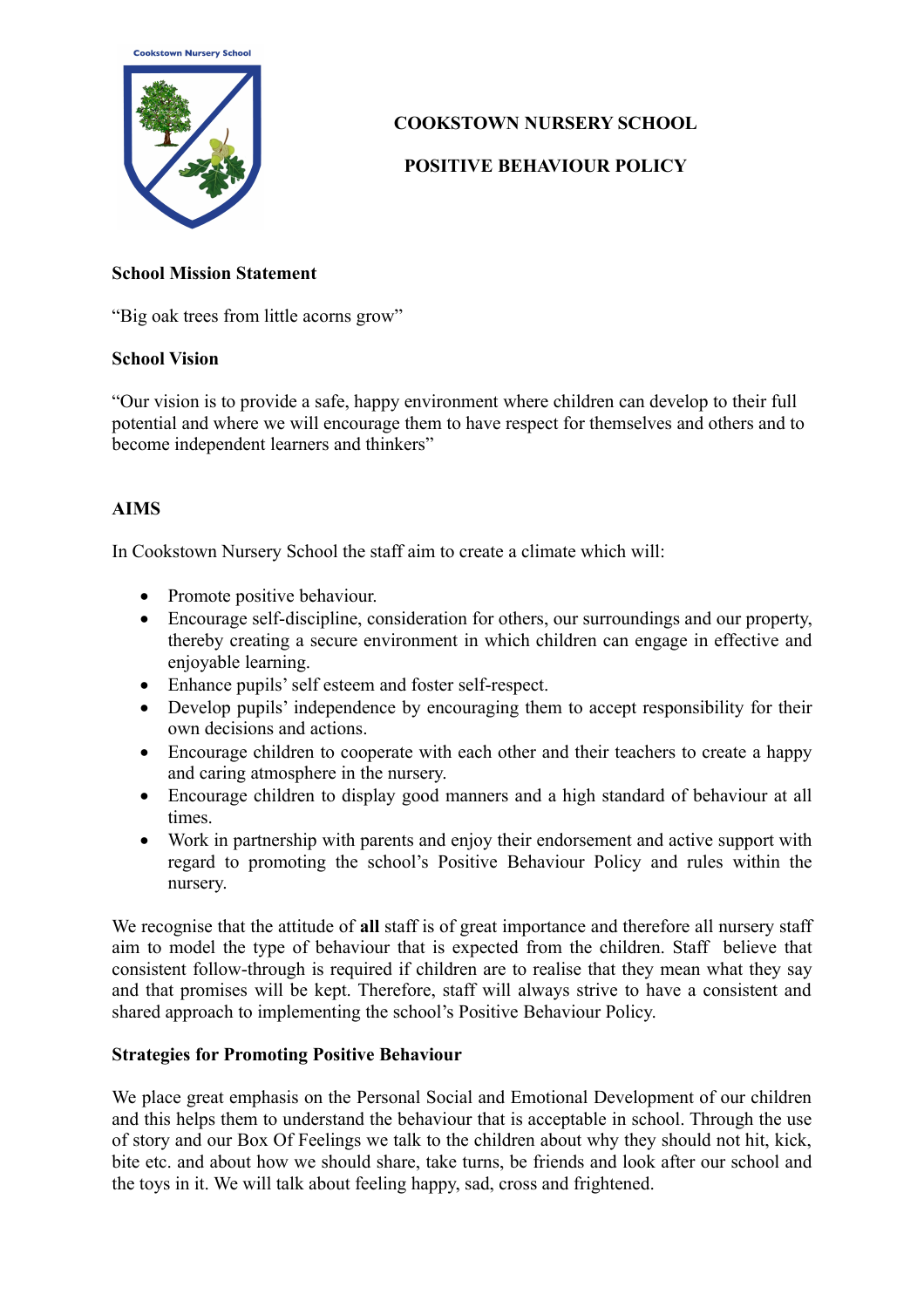We also cover a topic called Media Initiative or Respecting Difference and this helps our children to be more tolerant of children who are different and that bullying is not acceptable behaviour. Through Circle Time our children discuss different feelings and we talk about dealing with feelings especially anger and that anger can often be turned into a positive feeling.

### **NURSERY RULES**

Children are encouraged to respect themselves, other people and property. Our five encompassing nursery rules are as follows:

- We use gentle hands with our friends and toys
- We use walking feet in the classroom.
- We use quiet voices in the classroom.
- We use listening ears.
- We use looking eyes.

Children are introduced to the following simple rules as situations arise:

#### **WE MUST:**

Take care of our friends and ourselves.

Share if there is enough for others, otherwise take turns.

Take care of our books and toys.

Pick up toys when we drop them.

Keep sand and water in their trays.

Walk in the classroom

Speak quietly to other children and teachers.

Listen to our friends and teachers when they are speaking to us.

#### **IN THE BATHROOM WE MUST**:

Flush the toilet after use.

Wash our hands after using the toilet.

Turn the taps off after use.

Put paper towels in bin after use.

Keep the bathroom floor dry.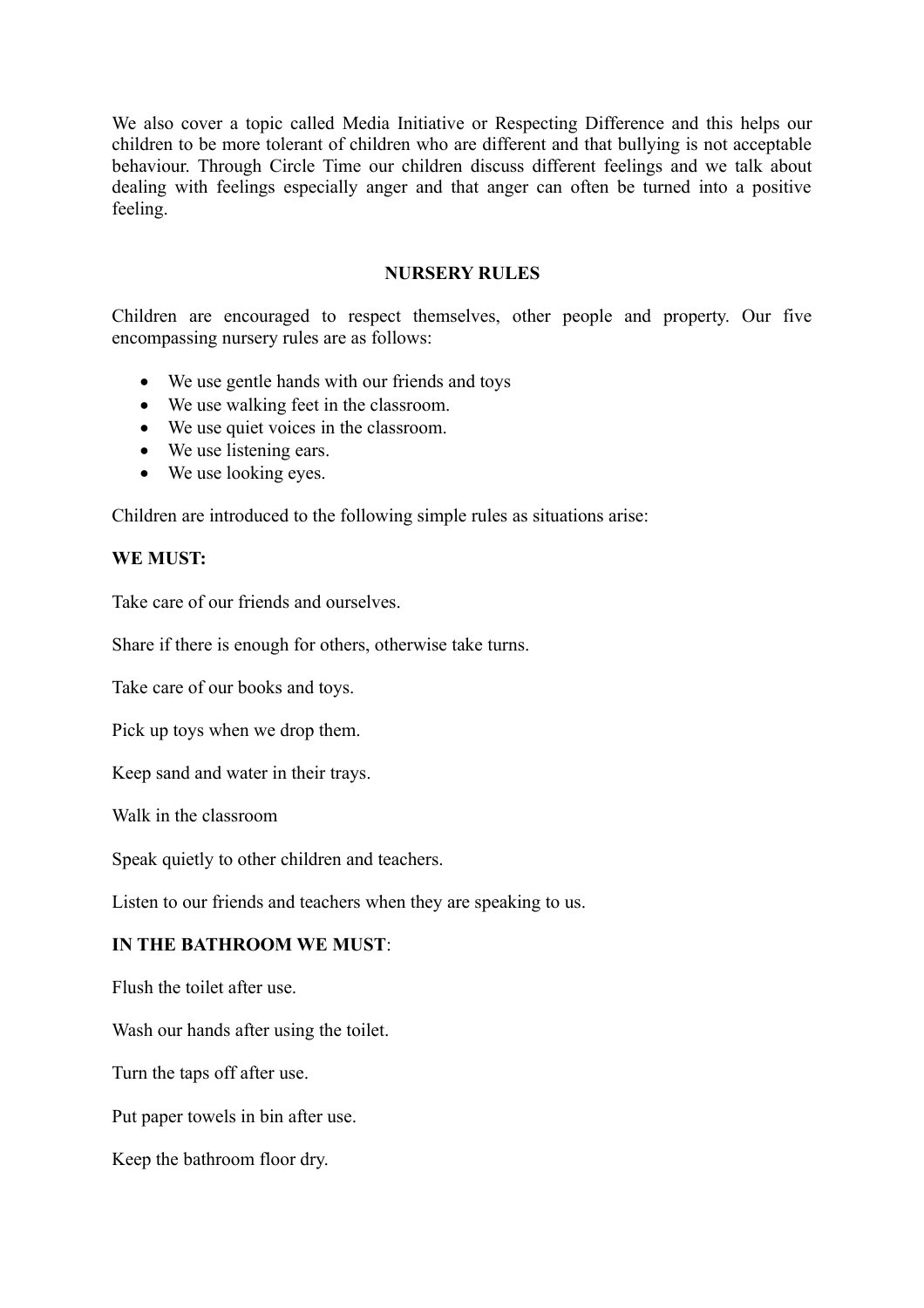### **OUTDOORS**

### **WE MUST:**

Ride our bikes on the cycle track.

Only use the slide if an adult is there.

Climb, jump and slide with care.

Only run on the grass.

Always look where we are going.

Tell our teacher if someone gets hurt.

### **REWARDS AND SANCTIONS**

Cookstown Nursery School operates a system of rewards and incentives which is applied with consistency by all staff, thereby helping to establish and maintain a climate in which the children come to appreciate what constitutes acceptable behaviour. Positive behaviour and attitudes are regularly celebrated within the nursery and shared with parents.

### **REWARDS**

Examples of non-verbal rewards include; smiling, nodding, thumbs up, winking, high five. Verbal rewards include praise and encouragement for good work, effort and consideration of others. Tangible rewards such as stickers, badges, stars are given on a consistent basis. Children may also be given responsibility tasks in recognition of good behaviour eg. helpers at dinner time. In our school we notice and celebrate the good behaviour as it is most important that children realise that good behaviour is recognised and rewarded.

### **SANCTIONS**

A range of sanctions may be applied when children behave inappropriately.

How a particular type of behaviour is handled will depend on the child and the circumstances. However, the following strategies have been identified by staff as providing useful measures for dealing with unacceptable behaviour:

- Address the child by name to ensure you have his/her attention and give short simple instructions or a clear explanation of what you want the child to do or to explain what they have done wrong. Make sure you give the child time to respond. Repeat if necessary using the same wording and a calm clear voice.
- Staff may explain that all children have equal rights and that those rights will be protected. For example, if a child is playing with a toy and another child grabs it, an adult will help them preserve the right to finish using it. The other child will be assured that s/he will get a turn later.
- Children may be given explanations as to why certain behaviours are unacceptable and suggestions for alternative ways to behave.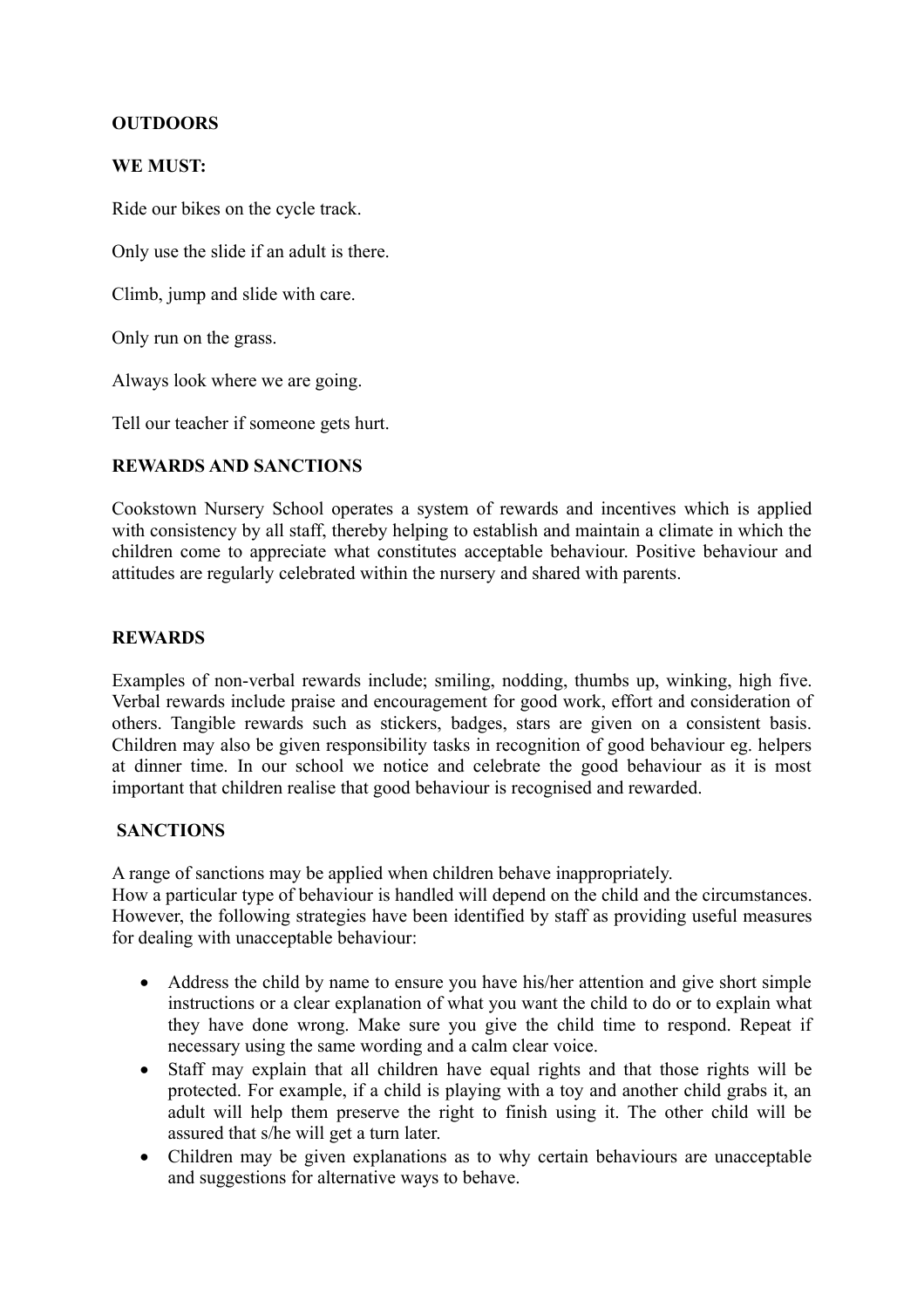- Pupils may be given time out on a chair until s/he has calmed down and had time to reflect on his/her behaviour.
- In the event of any altercation/incident which may involve one child having to be removed from the said situation this child will be given appropriate attention. The child responsible for the incident will be spoken to by a member of staff and reminded of Nursery rules.
- Pupils may be asked to explain their actions and to think about the consequences of their behaviour for themselves, others and the environment.
- Children may not be allowed to make their own choice of activities for a limited period of time.
- A child might be asked to see if the person whom they have upset is feeling better.
- A child might be asked to say sorry. (An immediate response of 'sorry' will not be accepted if it is clear that the child does not mean it, but is merely apologising so that s/he can continue playing.)
- A child may be asked to apologise meaningfully to the individual when they have hurt or upset.

Parents will be informed if their child is persistently unkind to others or if their child has been upset. In all cases inappropriate behaviour will be dealt with in school at the time. Parents may be asked to meet with staff to discuss their child's behaviour, so that if there are any difficulties staff and parents can work together to ensure consistency between home and school. The length of the child's day at nursery may be shortened at the discretion of the Principal.

# **PROCEDURES FOR DEALING WITH A CHILD WHO DISPLAYS CHALLENGING BEHAVIOUR**

The following procedures are to be followed when dealing with a child who presents with challenging and or aggressive behaviour that poses a risk to themselves, other children or adults in school:

- Instruct other children to move away from the situation/area immediately.
- Remove equipment or resources that could potentially injure the child or which they could use to injure others.
- Attempt to resolve the situation in a calm manner and/or calm the child.
- While continuously observing the situation, give the child space to calm down.
- If the child continues to move around the classroom keep moving all children/equipment out of their way.
- If the situation remains unresolved call another member of staff to assist if possible
- Once resolved, record the incident in the child's file
- Handling or physically restraining the child should only be used as a last resort
- Parents will be informed of the incident as soon as possible. The length of the child's nursery day may be shortened at the Principal's discretion to enable the child to cope better within the nursery environment

The above procedures are in place to protect the child, other children and staff members and to minimise any potential harm that may occur.